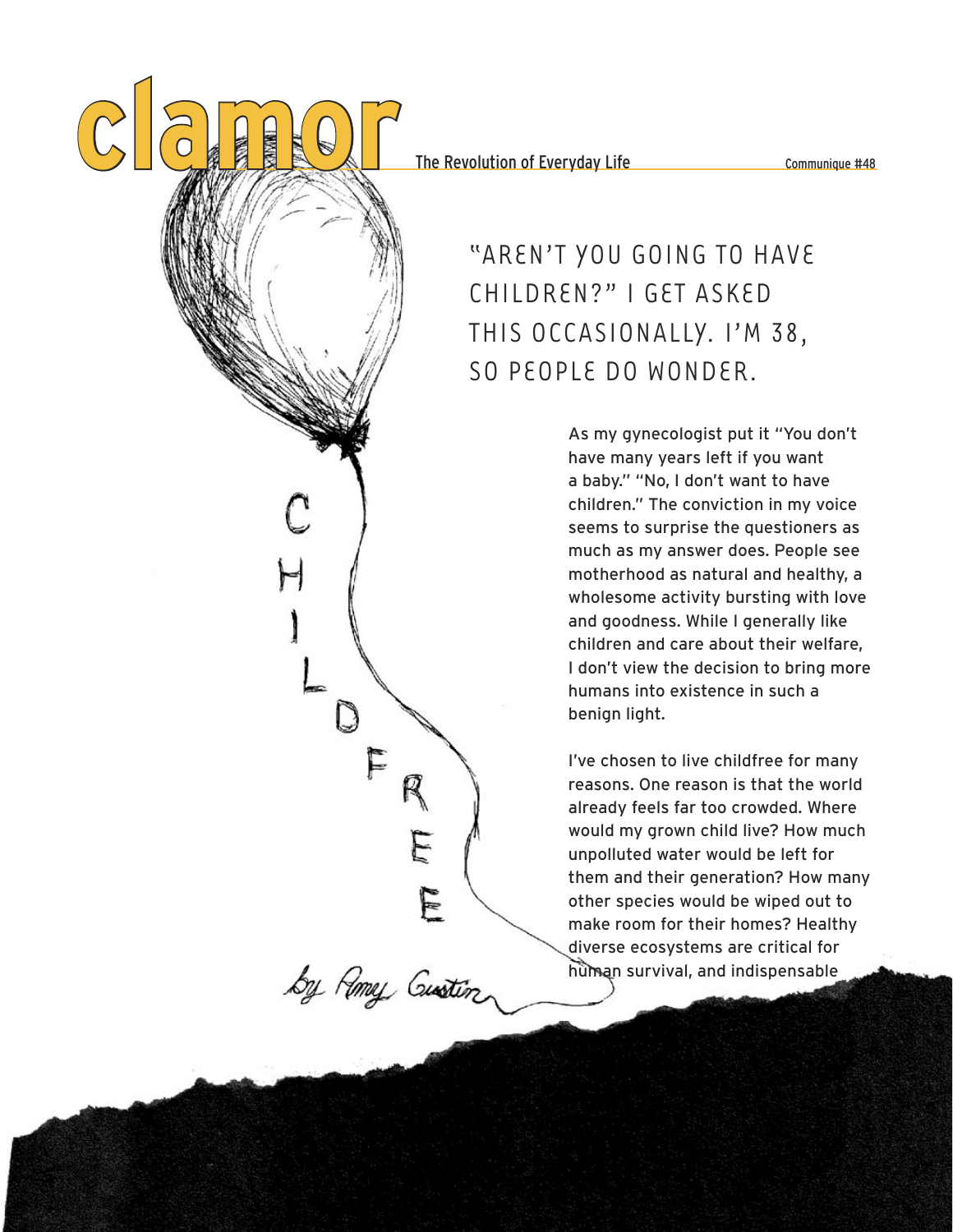for my emotional well being as well. The decimation of plant and animal species, by the generations that came before me, is something that I will never forgive. My happiness was stolen as surely as those species' lives. Not contributing to overpopulation is part of what I do to stop the destruction today.

I'm a refugee from the DC metropolitan area. I've lived in a number of small towns and rural areas that were popular with other urbansuburban refugees. While a lot of other refugees seem to have been looking for a nice place to raise a family, I've recognized that an expanding population is detrimental to me, and threatens to degrade the places I've loved. I've always wanted to keep these places from coming anywhere close to resembling the nightmare of pavement, developments, and shopping malls that marred my childhood home. Growth and development, however, have taken their toll, and ultimately, they have all proved unlivable for me. After the boomers bought up land and homes, availability declined and prices skyrocketed. By the time I came along, the cost of living in my chosen locations always exceeded what I could really afford. I've been squeezed out of one beautiful location after another. When I landed in northern California, I was grateful to have found a place where I could live simply, and see trees, bobcats, foxes and deer, more often than I see pavement, homes and people. Living childfree is an adaptation to the difficult circumstances many of us find ourselves in, as well as a tactic for protecting and improving the quality of life.

When I think about the future, I wonder what life will be like for the children being born today. Nearly every social and environmental problem we have is exacerbated by population growth. Some say we could all live well and have room

for more, if we distributed resources more equably and learned to live more sustainably. I don't see a serious move in that direction, and a lower population would be much more sustainable anyway. Water is becoming a critical issue. It is a finite resource, and population growth is already increasing competition between humans, as well as between humans and other species. Oil is another finite resource, and we are already in the stage of declining availability. The production and use of oil has had a devastating impact on our world. Industrialized nations can't function without it. Long before it is gone, the competition over what remains promises to get really ugly, as current events have indicated. But it can't run out soon enough to save us from global climate change. Even the best case scenarios promise destruction and upheaval.

While the consequences of overpopulation greatly concern me, the social ramifications of raising a child make it untenable for me. Raising a child reproduces your culture. Human beings are the most basic component and resource of any culture. A parent's job, fundamentally, is to teach the child how to live in the world. Parents transmit their culture to their children, since you teach what you know, and children learn what they see and experience. Even if some of your values and practices differ from the norm, you still function within your culture. I find myself within a culture that doesn't fulfill the real needs and desires of its' participants. It in fact greatly harms them as it destroys and devours the world around it. The last thing I want to do is to help this culture continue by supplying a new recruit.

People have children, in large part, to satisfy their own emotional needs. They expect to feel fulfilled, and to receive unconditional love

PASS THIS ON TO A FRIEND! Communiques are an e-mail supplement to Clamor Magazine's bimonthly coverage of politics, culture, media and life. We hope that you will enjoy receiving regular, great articles featuring articles too time-sensitive to wait for print. As always, you can subscribe to Clamor at www.clamormagazine.org/subscribe